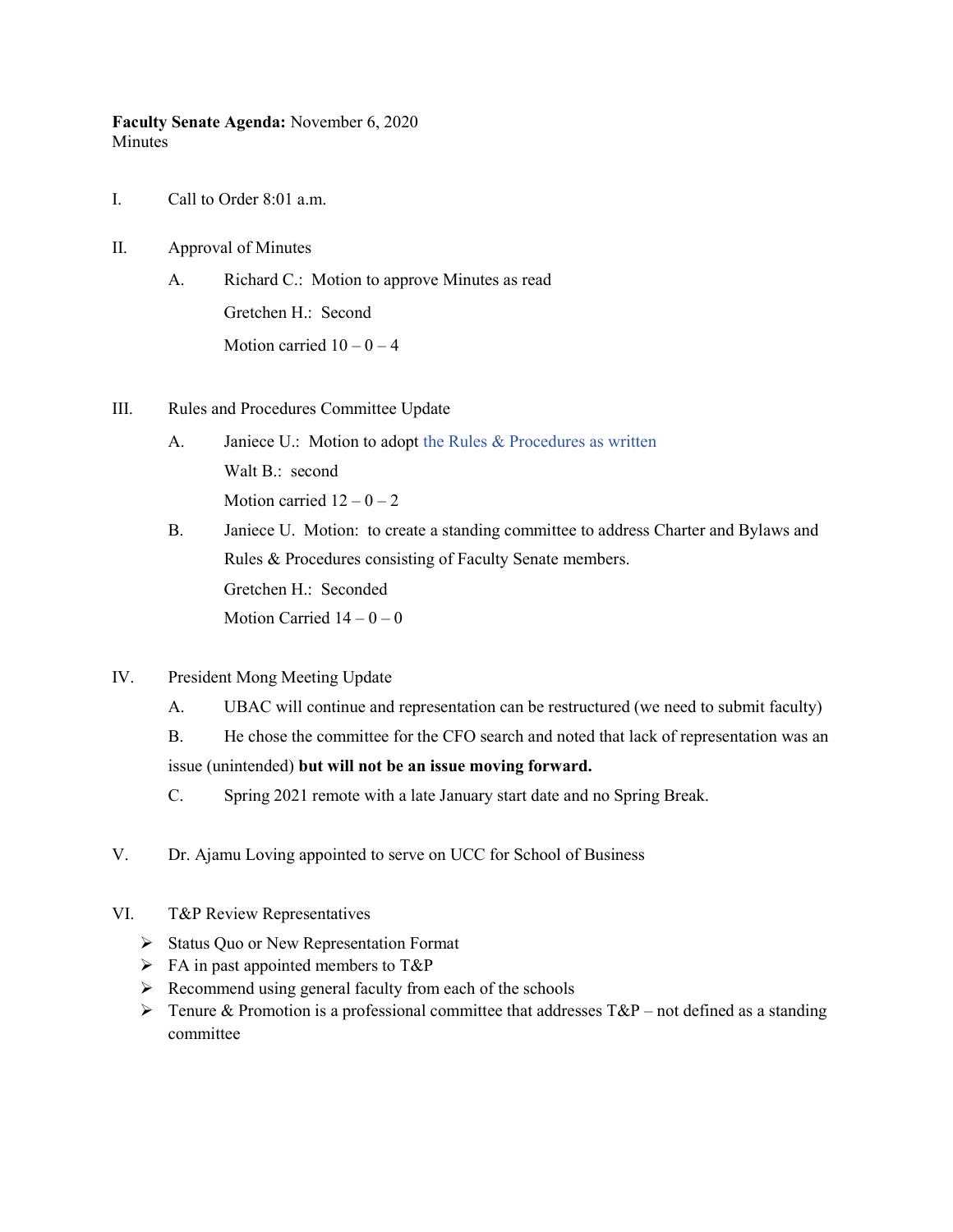- $\triangleright$  How will membership be assigned appointed by President (President will reach out to Senators for Recommendations, will go to list and try to select individuals who are not serving in other areas, will reach out to individuals to determine interest)
	- A. Sara H: Motion to Appoint to existing Tenure and Promotions committee new members

from faculty to represent each of the schools.

 Jennifer B.: Seconded Motion carried  $14 - 0 - 0$ 

- Aaron will facilitate a meeting with the Provost regarding concerns over  $T\&P$
- $\triangleright$  Kelly V Working on language of T&P policy
- $\triangleright$  Working on language of Tenure Review language will consult with Walt B. (Senator who represents Tenure)
- VII. Faculty Work Life update

A. Sara H. – Provost has requested only lecturers serve on the committee for lecturer track. Committee agreed. (Only working on lecturers – will not address professors of practice or other designations. Only working with following titles: Lecturers, Senior Lecturers and Principal Lecturer. Anticipate draft document will revert to a review committee once Faculty Work Life sub-committee has completed their work.)

- $\triangleright$  Drafted a resolution to present to Faculty Senate on Program Coordinator Duties at next meeting.
- Finding DLIT Resources Contacted DLIT and they were sent resources previously sent out by DLIT
- Gretchen H. Law school has policy which defines Professor of Practice and Senior Professor of Practice; these are required to be in place for ABA.
- $\triangleright$  Jennifer B. Suggest we review policies at Law School and policy being written for Lecturers to ensure consistency of language. Committee is already reviewing other policies for consistency.
- $\triangleright$  Stephen A. Does work include discussion of pay and promotion? Yes roles and responsibilities as well as promotion.
- $\triangleright$  Kelly V. has there been discussion around use of lecturer titles as it pertains to how these titles are viewed by other schools. Provost only wants to consider 3 titles; because of the length of time it has taken to develop this policy.
- VIII. COVID (stoppage policy) and Lecturer (tabled for December meeting)
- IX. Academic Affairs update
	- A. Aaron reported on behalf of committee:
		- $\triangleright$  Subro elected chair of committee (see attachment)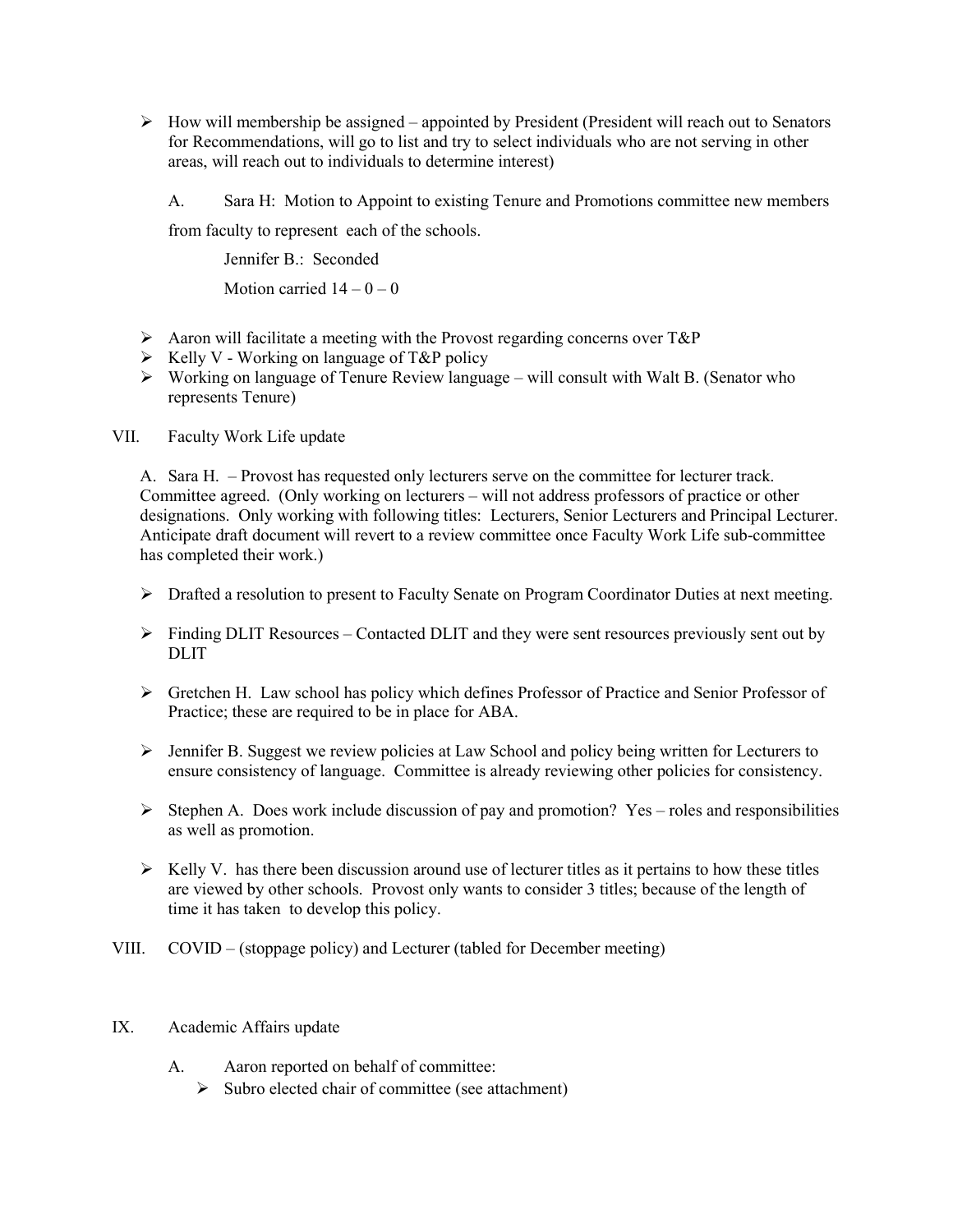- $\triangleright$  Asking to extend deadline for grade submission from Monday to Wednesday to allow faculty to time to grade final exams.
- B. Discussion on Academic Affairs (tabled until December meeting)
- X. Wellness Activity for December
	- $\triangleright$  Ad-Hoc moving forward
	- $\triangleright$  Please contribute ideas of what would be most beneficial in the month of December for wellness?
	- > Yu-fen volunteered to help Aaron and Mychelle
- XI. COVID Impact (Tabled until December meeting(
	- A. Student Evaluations (Tabled until December Meeting)
	- B. COVID Impact on T&P Criterion
	- $\triangleright$  Set Criterion for 2019-2020 and 2020-2021.
	- $\triangleright$  Submit Tenure and Promotion Recommendation to Provost
	- > Tenure Stop Clock Policy (once, twice, etc.)
		- COVID
		- **Maternity/Paternity/Familial Leave**
		- **Natural Disaster**
		- **C**ther Emergencies
	- C. COVID Impact on IP

## XII. Creating IRB at UNTD

A. Kim Chandler - new Assessment director

Committee is made up of 9 people: Should we have an IRB? What is the feasibility of doing so? If yes, in spring will have additional charge to put into place.

- XIII. Faculty time on campus for spring
	- $\triangleright$  Make request from Bullock and Chief Shaw to come onto campus. Can only come for very short period to pick up necessary items.
- XIV. Bookstore Text Adoption Process
	- A. Communication needs to be improved will begin to review process

 $\triangleright$  New Bookstore Manager – Stacy Ahrens

Were told adoptions were going to be rolled from previous semester

XV. Other Business (none)